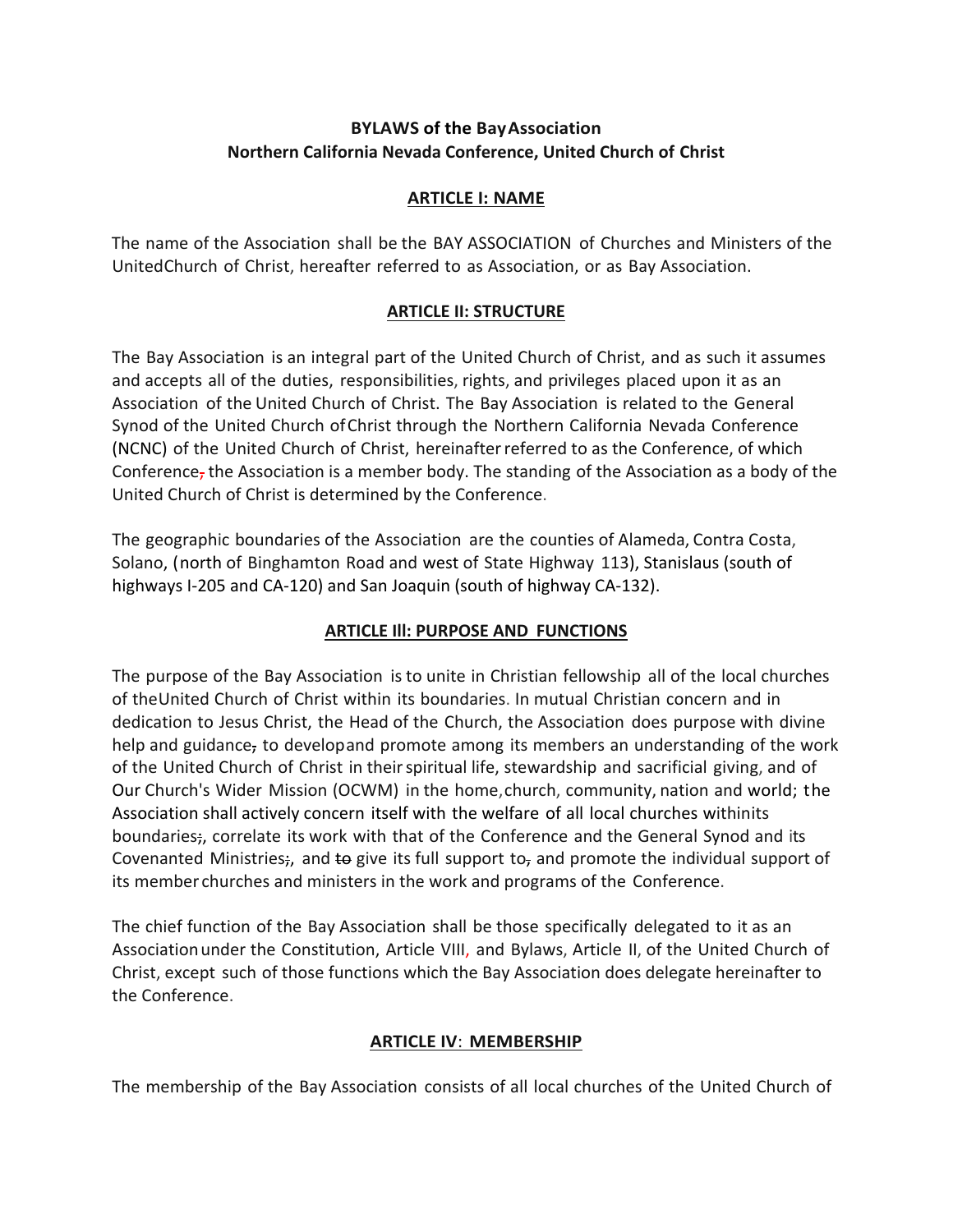Christ with full standing within the geographic boundaries of the Association and all authorized ministers in the Association.

# **ARTICLE V: ORGANIZATION**

- 1. The officers of the Association shall be the Moderator, Vice Moderator, Recording Secretary, Corresponding Secretary(or a combined Secretarial position), and Treasurer. These officers shall be elected by vote at the Annual Meeting of the Association for a term of one year or until their successors are elected. The term is January 1 to December 31 of the current year.
- 2. The Executive Board shall consist of the officers, at least one Clergy Support Coordinator (to act as pastor to ministers), two representatives from the Association to the Northern California Nevada Conference NCNC Board of Directors, and three members-at-large, one of whom may be a member of the ChristianChurch (Disciples of Christ), and one may be thirty years of age or under at the time of appointment. The terms of the representatives to the Conference Board of Directorsshall be in compliance with Conference policies, with members elected to alternating terms to maintain continuity. The terms of the three members-at-large shall be two years with alternating terms elected at each Annual meeting of the Association. **Any conference staff assigned to the Association are ex officio members of the Executive Board.**

The Executive Board shall meet at least ten times a year either in person or using any appropriate available technology. A quorum shall consist of one more than half of the members of the Executive Board. Any member of the Board with more than three unexcused absences shall have a conversation with the Moderator determining their continuing service to the Executive Board.

The Executive Board shall conduct the regular business affairs of the Association including, but not limited to:

- maintaining a policies and procedures manual,
- planning the Annual Meeting of the Association,
- implementing actions of the Annual Meeting,
- filling any vacancies on the Executive Board or committees of the Association between Annual Meetings,
- proposing a budget to the Annual Meeting and managing the finances of the Association,
- maintaining relationships with candidates for licensure or ordination while they are beingexamined by the Conference Committee on the Ministry,
- calling Ecclesiastical Councils,
- calling special services (e.g., authorization for ministry, reception of new churches, installation of ministers to serve a church, and release of minister from service to a church) in consultation with a local church, and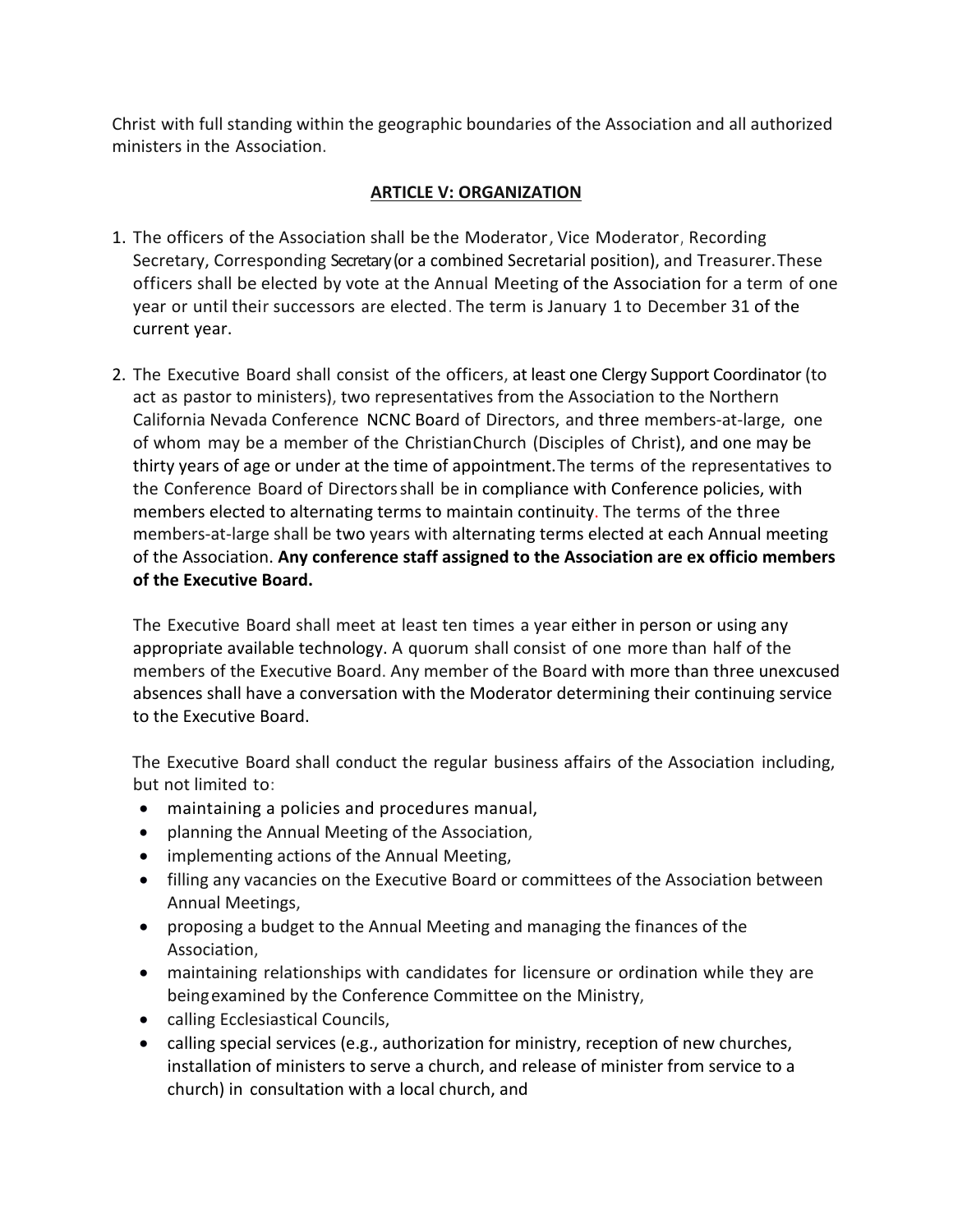• holding an Annual Retreat for the Executive Board.

Actions of the Executive Board shall be consistent with actions taken at a duly called meeting of the Association.

For items requiring decisions or actions between meetings, the Executive Board may conduct its business by telephone, electronic mail, or appropriate technology that all members of the Board have access to use. An effort will be made to include all Board members. A quorum is necessary for voting. All actions will require a majority of the quorum to pass.

For purposes of budgeting and record keeping the Association's fiscal year shall begin January 1and continue through December 31 of each year.

# **ARTICLE VI: MEETINGS**

- 1. The Annual Meeting shall be held for the adoption of the budget, election of officers, and any other matters that may properly come before the body. The Annual Meeting shall be held between the NCNC Annual Gathering and before the end of the Association's fiscal year at a time and place designated by the Executive Board. Written notice shall be given at least three weeks in advance of said meeting to all member churches and in-care churches within the Bay Association.
- 2. An additional meeting may be called between the beginning of the Association's fiscal year and prior to the NCNC Annual Gathering at a place and time designated by the Executive Board. Written notice shall be given to all member churches and in-care churches in the Bay Area at least three weeks in advance of said meeting.
- 3. The Executive Board may call other meetings of the Association including Ecclesiastical Councils, Ordinations and Commissioning services, Installations, Reception of New Churches, and other events.
- 4. Voting members at meetings of the Association shall be authorized ministers in the Association, lay delegates selected by the local churches, and members of the Executive Board. Each local church with full standing is entitled to be represented at all meetings of the Association by lay delegates, the number of whom is determined by the number of active church members reported to the Conference as of January 1 preceding the meeting. Each local church is entitled to three lay delegates for the first 250 active church members and one additional lay delegate for each 100 members or fraction thereof above the original 250 except that no church shall be entitled to more than six lay delegates; at least one lay delegate position from each local church shall be reserved for a person thirty years of age or under at the time of appointment by the local church.
- 5. A quorum shall be representation by one-third of the churches with full standing in the Association.
- 6. The current edition of Robert's Rules and Order shall inform the basic framework in governing all meetings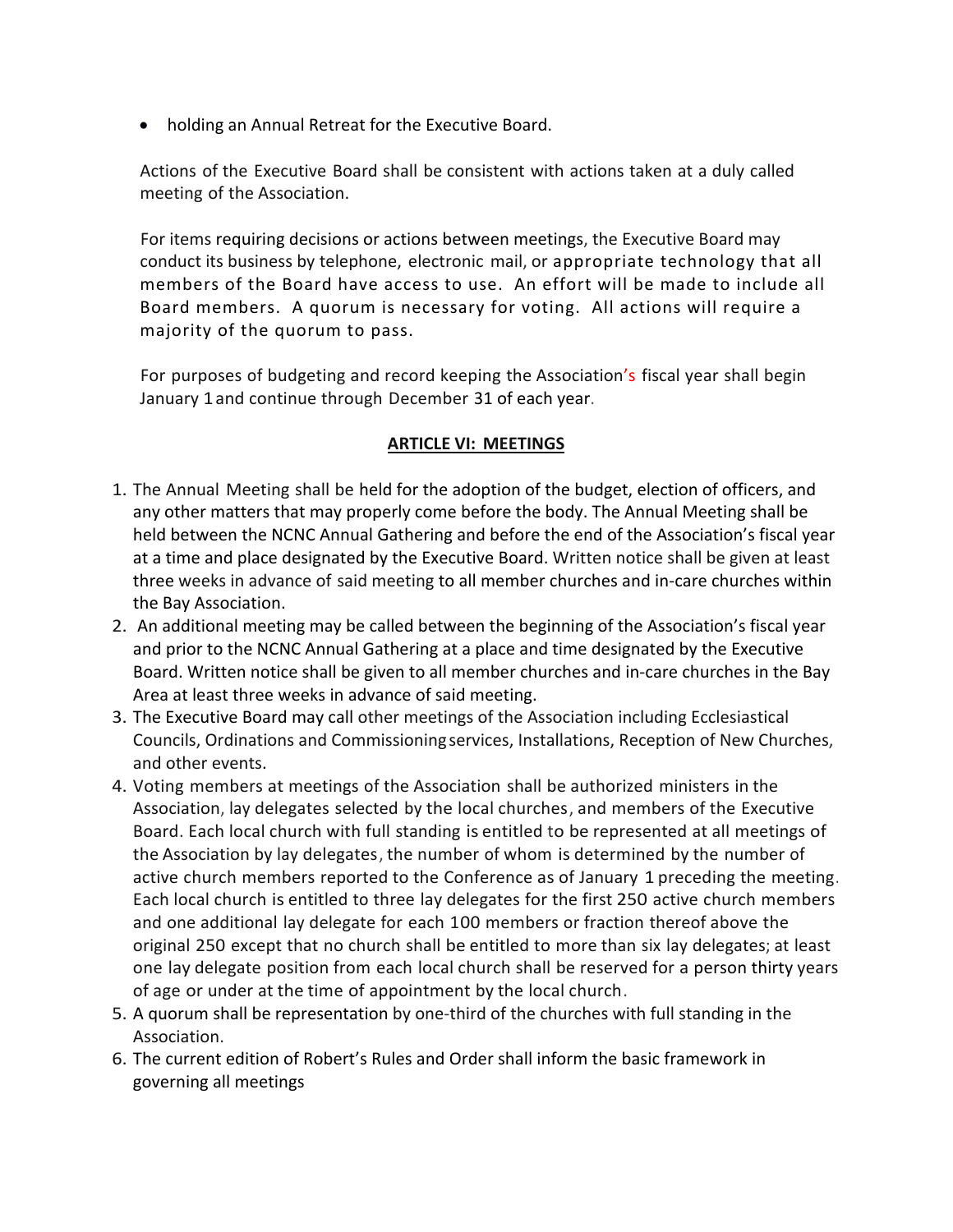### **ARTICLEVII**:**COMMITTEES**

### **A. BOARD DEVELOPMENT COMMITTEE**

The Vice Moderator shall be responsible for assembling a Board Development Committee. The committee may be made up of Board members and non-Board members. The purpose of the committee is to identify needs, and recruit nominees for vacancies in the Board. The Executive Board as a whole will support and participate in the process of Board development. This committee shall strive to find nominees representing all levels of diversity (ethnic, geographic, gender, sexual orientation, age, lay leader, clergy, etc.) within the Association, being mindful of the historically under-represented groups recognized in the Bylaws of the United Church of Christ. If a Board vacancy occurs in the middle of a term, the Board shall appoint a person to fulfill the remainder of the calendar year. A vote of the Association is needed to approve that person to serve for the remaining extent of the term.

### **B. OTHER COMMITTEES**

The Executive Board may, from time to time and as needed, establish other Standing or Ad Hoc Committees. These Committees shall be chaired by a person who holds current membership on theExecutive Board, but may be made up of any persons with appropriate standing and qualifications in relationship to the Association, Conference, or relationship to the matter to be addressed by the Committee. The Executive Board shall be responsible for the oversight of the work of these Committees and regular reporting procedures shall be established.

## **ARTICLE VIII: AUTHORIZED MINISTRY**

The Constitution of the United Church of Christ provides that "Ministerial Standing in the United Church of Christ is held in an Association." The Bay Association assigns the following to the Conference Committee on the Ministry:

- 1. The responsibility for the careful examination of the credentials of each applicant for licensure orordination, or for ministerial standing in the United Church of Christ as an incare student.
- 2. The authority to issue to each applicant for licensure approved by the Committee a temporary license to perform such ministerial duties as determined by the Committee.
- 3. The same procedure shall apply to an ordained minister of another denomination currently serving a local church of the United Church of Christ, and/or as stated in the Constitution and Bylaws of the United Church of Christ, Article I, Paragraph 134. Continuance in Ministerial Standing shall be in accord with the "Position Paper on Ordination and Ministerial Standing" as adopted by the Conference on January 11, 1974. The Association Conference Ministers shall cooperate with the Conference Committee in this and all similar matters.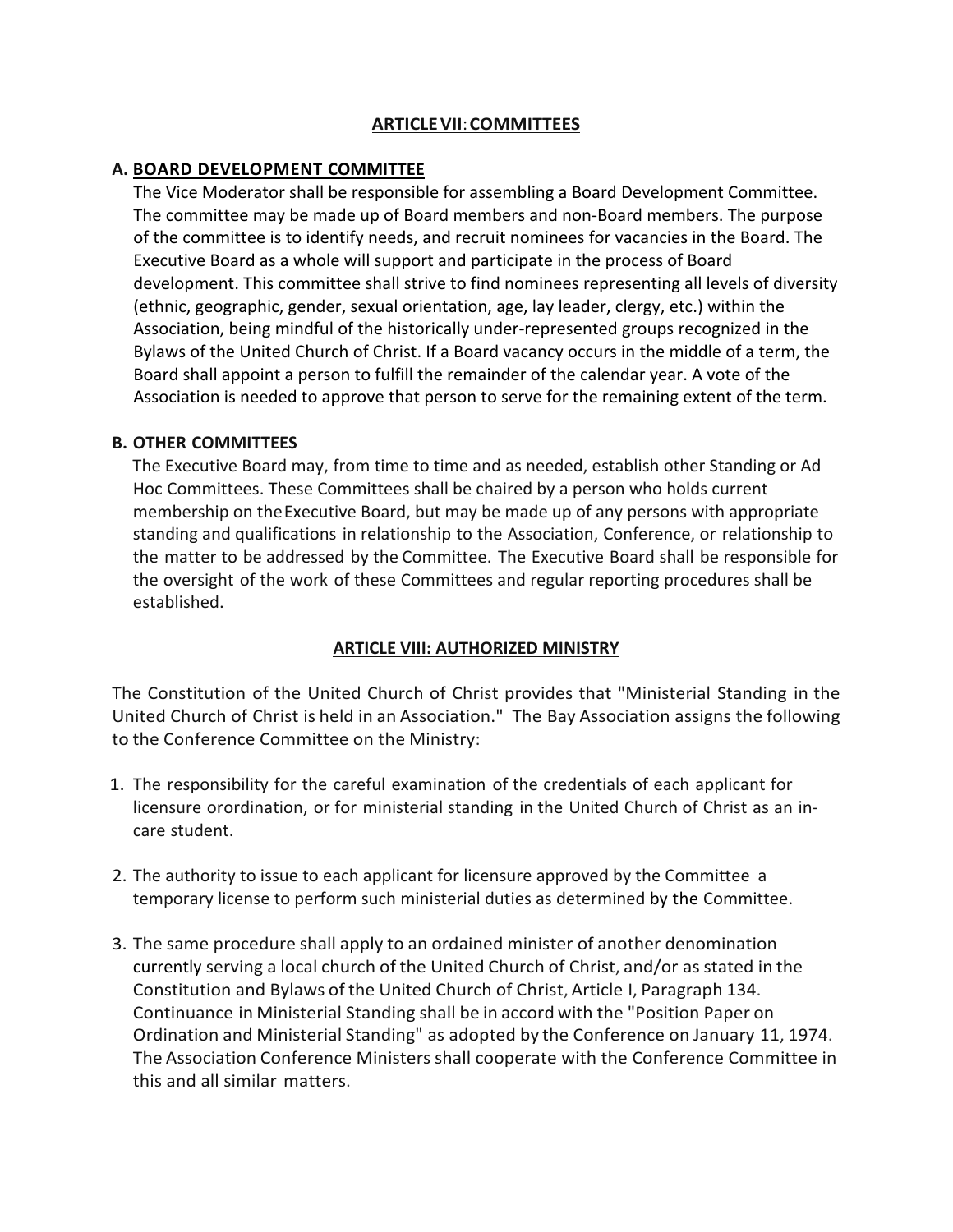After a candidate has been received in care of a local church and recommended for in-care status to the Conference, the person enters into a relationship with the Association that continues until the candidate becomes an authorized minister or the candidate's MID (Member in Discernment) status is dropped.

Following a favorable recommendation of the Conference Committee on Ministry, the Association may authorize an applicant for ministry in accord with the guidelines of the Manual on Ministry of the United Church of Christ (MOM) and the supplements and appendices of the Conference (MOMSA). All actions of the Association to grant Ministerial Standing in the United Church of Christ, or to authorize an applicant for ministry shall be by a two-thirds affirmative vote of those present and voting at any duly called meeting of the Association.

#### **ARTICLE IX: ECCLESIASTICAL RESPONSIBILITIES**

#### **A. STANDING OF CHURCHES**

Local churches within the geographic boundaries of the Association whose articles of faith, statement of principles, and expression of polity agree with those commonly held by the United Church of Christ may seek in-care status in the Association by entering into a period of discernment with the Board, after which they may submit a formal written request for in-care status. The Executive Board may approve a request for in care status, which shall be informed by the policies and procedures of the NCNC. After a congregation has been received in care of the Association, that congregation enters into a relationship with the Association that continues until the congregation is granted full standing or the congregation's in-care status is dropped. Upon recommendation of the Executive Board, the local church may be granted full standing as amember of the United Church of Christ by two-thirds affirmative vote at a duly called meeting of the Association.

#### **B. ECCLESIASTICAL COUNCILS**

The Association may, upon request of a local church, or of a Minister with Standing in the Association,meet as an Ecclesiastical Council on behalf of the church or Minister for the purpose of authorization for ministry, installation or dismissal of Ministers, the granting of licensure, the adjudication of disputes,and for the discharge of other responsibilities placed upon the Association under the Constitution and Bylaws of the United Church of Christ, or which are historically served by the Ecclesiastical Councils. Any church or minister wishing to call the Association to meet as an Ecclesiastical Council for purposes other than authorization for ministry shall first confer with the Executive Board of the Association, and then, upon recommendation of that Board, may petition to so meet and act on behalf of the church or minister.

The Executive Board may ratify the action of an Ecclesiastical Council for which a quorum was not present provided that at least three members of the Executive Board were present at the EcclesiasticalCouncil and there was a clear consensus about a course of action among those clergy and lay delegateswho were eligible to vote.